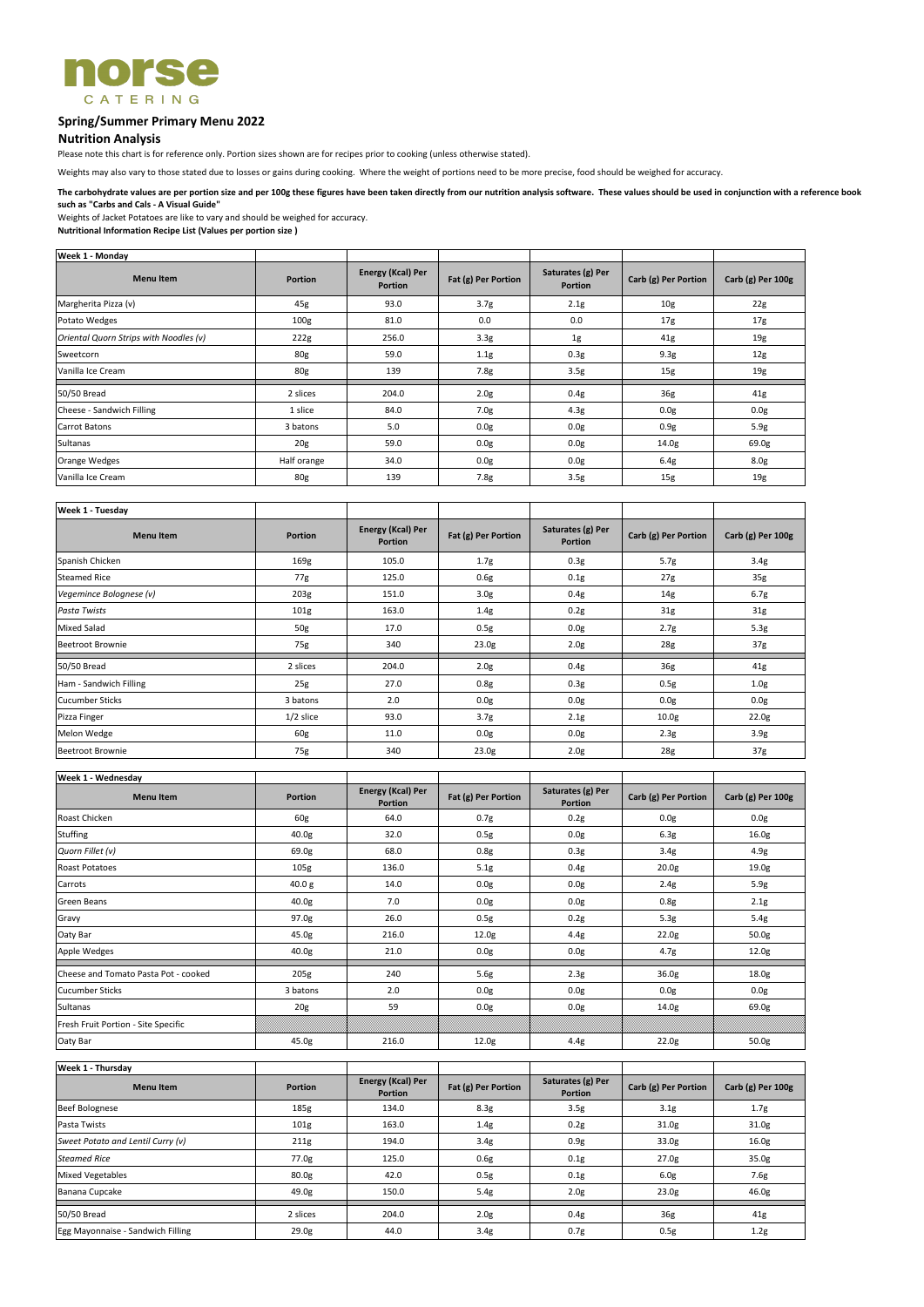| Carrot Batons  | 3 batons    | 5.0   | 0.0 <sub>g</sub>  | 0.0 <sub>g</sub> | 0.9 <sub>g</sub>  | 5.9g             |
|----------------|-------------|-------|-------------------|------------------|-------------------|------------------|
| Cheese Bar     | 1 bar       | 243.0 | 15.0 <sub>g</sub> | 7.0 <sub>g</sub> | 18.0 <sub>g</sub> | 28.0g            |
| Orange Wedges  | Half orange | 34.0  | 0.0 <sub>g</sub>  | 0.0 <sub>g</sub> | 6.4g              | 8.0 <sub>g</sub> |
| Banana Cupcake | 49.0g       | 150.0 | 5.4g              | 2.0 <sub>g</sub> | 23.0g             | 46.0g            |

| Week 1 - Friday                     |                   |                                     |                     |                                     |                      |                   |
|-------------------------------------|-------------------|-------------------------------------|---------------------|-------------------------------------|----------------------|-------------------|
| <b>Menu Item</b>                    | Portion           | Energy (Kcal) Per<br><b>Portion</b> | Fat (g) Per Portion | Saturates (g) Per<br><b>Portion</b> | Carb (g) Per Portion | Carb (g) Per 100g |
| <b>Breaded Fish Fingers</b>         | 75.0g             | 156.0                               | 6.5g                | 0.8g                                | 15.0g                | 19.0 <sub>g</sub> |
| Tomato and Courgette Omelette (v)   | 144g              | 177.0                               | 13.0 <sub>g</sub>   | 5.3g                                | 3.4 <sub>g</sub>     | 2.3g              |
| Chips                               | 100 <sub>g</sub>  | 124.0                               | 3.0 <sub>g</sub>    | 0.4g                                | 21.0g                | 21.0g             |
| Garden Peas                         | 40.0g             | 27.0                                | 0.0g                | 0.0 <sub>g</sub>                    | 3.6g                 | 9.0 <sub>g</sub>  |
| <b>Baked Beans</b>                  | 40.0g             | 36.0                                | 0.0g                | 0.0 <sub>g</sub>                    | 6.1g                 | 15.0g             |
| Fresh Fruit Salad                   | 80.0 <sub>g</sub> | 37.0                                | 0.0g                | 0.0 <sub>g</sub>                    | 8.0 <sub>g</sub>     | 10.0 <sub>g</sub> |
| Roll                                | 1 roll            | 189                                 | 1.7g                | 0.6g                                | 36.0g                | 44.0g             |
| Ham - Roll Filling                  | 25g               | 27.0                                | 0.8g                | 0.3 <sub>g</sub>                    | 0.5g                 | 1.0 <sub>g</sub>  |
| <b>Carrot Batons</b>                | 3 batons          | 5.0                                 | 0.0g                | 0.0g                                | 0.9g                 | 5.9g              |
| Sultanas                            | 20 <sub>g</sub>   | 59.0                                | 0.0g                | 0.0g                                | 14.0g                | 69.0g             |
| Fresh Fruit Portion - Site Specific |                   |                                     |                     |                                     |                      |                   |
| Fruit Yoghurt                       | 80g               | 77.0                                | 3.1 <sub>g</sub>    | 2.1g                                | 8.6g                 | 11.0g             |

**These values are correct at the time of publishing, however alterations can be made subject to product change and availibility. We advise the contents of these reports to be checked regularly.**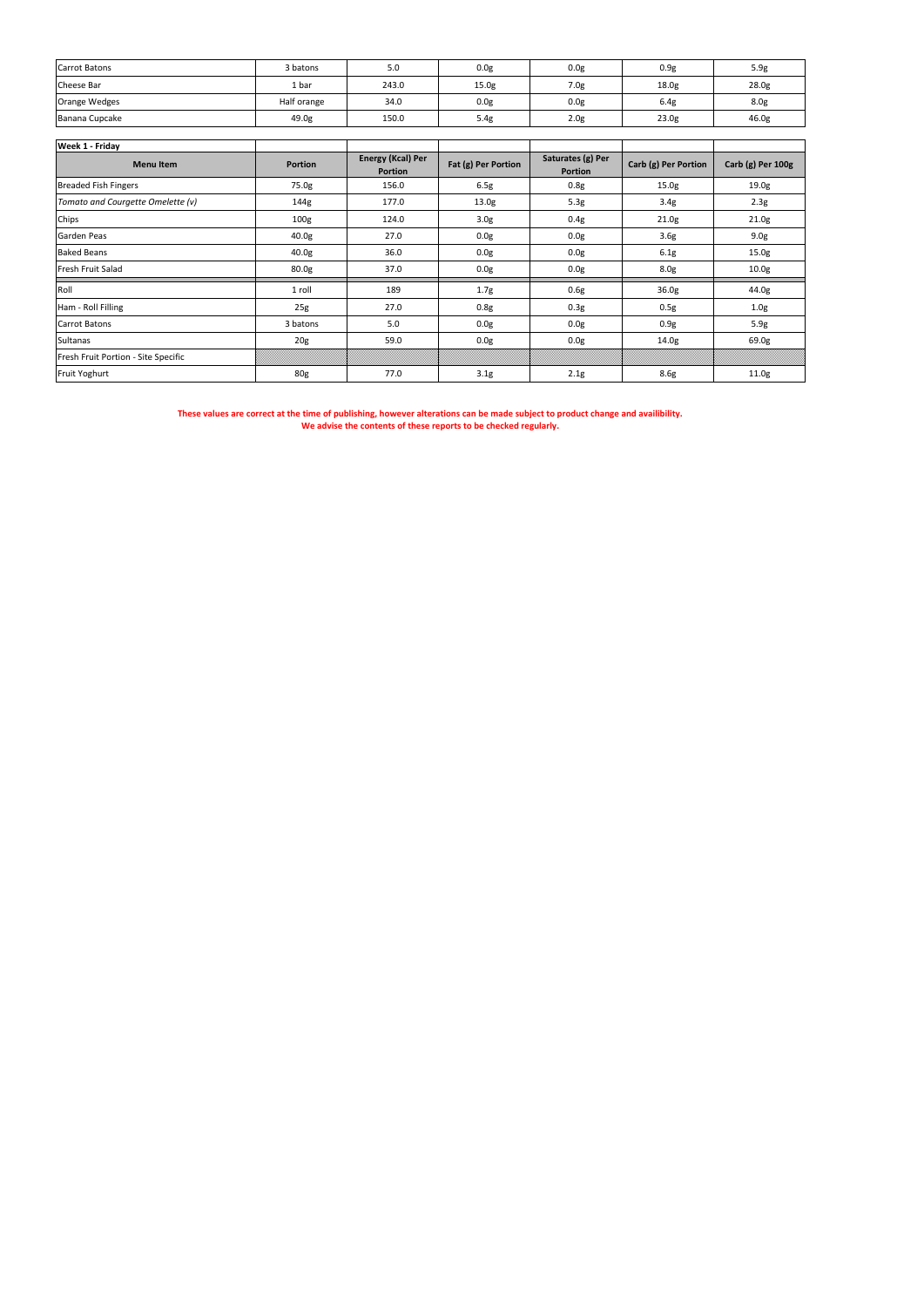

# **Spring/Summer Primary Menu 2022**

## **Nutrition Analysis**

Please note this chart is for reference only. Portion sizes shown are for recipes prior to cooking (unless otherwise stated).

Weights of Jacket Potatoes are like to vary and should be weighed for accuracy.

**Nutritional Information Recipe List (Values per portion size )**

| <b>Week 2 - Monday</b>          |                  |                                            |                     |                                     |                      |                   |
|---------------------------------|------------------|--------------------------------------------|---------------------|-------------------------------------|----------------------|-------------------|
| <b>Menu Item</b>                | <b>Portion</b>   | <b>Energy (Kcal) Per</b><br><b>Portion</b> | Fat (g) Per Portion | Saturates (g) Per<br><b>Portion</b> | Carb (g) Per Portion | Carb (g) Per 100g |
| <b>Breaded Chicken</b>          | 60g              | 124.0                                      | 5.5g                | 0.5g                                | 10.0 <sub>g</sub>    | 17.0 <sub>g</sub> |
| Half a Tortilla Wrap            | 34.5g            | 107.0                                      | 2.8g                | 0.0g                                | 17.0g                | 50.0g             |
| Lettuce                         | 10g              | 2.0                                        | 0.0g                | 0.0g                                | 0.0g                 | 1.9g              |
| Mayonnaise                      | 10g              | 26.0                                       | 2.5g                | 0.2g                                | 0.7g                 | 6.7g              |
| Potato Wedges                   | 100 <sub>g</sub> | 81.0                                       | 0.0g                | 0.0g                                | 17.0g                | 17.0g             |
| Quorn and Tomato Pasta Bake (v) | 263g             | 266.0                                      | 4.0 <sub>g</sub>    | 1.1g                                | 39.0g                | 15.0g             |
| Crunchy Vegetable Sticks        | 80g              | 21.0                                       | 0.5                 | 0.0                                 | 3.2                  | 4.0               |
| Apple Flapjack                  | 31.6g            | 89.0                                       | 4.7g                | 1.5g                                | 9.7g                 | 31.0g             |
| 50/50 Bread                     | 2 slices         | 204.0                                      | 2.0 <sub>g</sub>    | 0.4g                                | 36g                  | 41g               |
| Cheese - Sandwich Filling       | 1 slice          | 84.0                                       | 7.0g                | 4.3g                                | 0.0g                 | 0.0g              |
| <b>Carrot Batons</b>            | 3 batons         | 5.0                                        | 0.0g                | 0.0g                                | 0.9g                 | 5.9g              |
| Sultanas                        | 20g              | 59.0                                       | 0.0 <sub>g</sub>    | 0.0 <sub>g</sub>                    | 14.0g                | 69.0g             |
| Apple Wedges                    | 40 <sub>g</sub>  | 21.0                                       | 0.0g                | 0.0 <sub>g</sub>                    | 4.7 <sub>g</sub>     | 12.0g             |
| Flapjack                        | 1 portion        | 177g                                       | 11.0g               | 3.6 <sub>g</sub>                    | 32.0g                | 54.0g             |

| Week 2 - Tuesday                    |                |                                            |                     |                                     |                      |                     |
|-------------------------------------|----------------|--------------------------------------------|---------------------|-------------------------------------|----------------------|---------------------|
| <b>Menu Item</b>                    | <b>Portion</b> | <b>Energy (Kcal) Per</b><br><b>Portion</b> | Fat (g) Per Portion | Saturates (g) Per<br><b>Portion</b> | Carb (g) Per Portion | Carb $(g)$ Per 100g |
| Margherita Pizza (v)                | 45g            | 93.0                                       | 3.7 <sub>g</sub>    | 2.1g                                | 10.0 <sub>g</sub>    | 22.0g               |
| Pasta Salad                         | 80g            | 102.0                                      | 3.0 <sub>g</sub>    | 0.3g                                | 15.0 <sub>g</sub>    | 19.0 <sub>g</sub>   |
| Vegemince and Bean Chilli (v)       | 155g           | 123.0                                      | 2.6g                | 0.3g                                | 12.0g                | 7.9g                |
| <b>Steamed Rice</b>                 | 77g            | 125.0                                      | 0.6g                | 0.1g                                | 27.0g                | 35.0g               |
| Sweetcorn                           | 80g            | 59.0                                       | 1.1g                | 0.3g                                | 9.3g                 | 12.0g               |
| Fruit Jelly                         | 150g           | 34.0                                       | 0.0g                | 0.0g                                | 7.7g                 | 5.1g                |
| 50/50 Bread                         | 2 slices       | 204.0                                      | 2.0 <sub>g</sub>    | 0.4g                                | 36g                  | 41g                 |
| Ham - Sandwich Filling              | 25g            | 27.0                                       | 0.8g                | 0.3g                                | 0.5g                 | 1.0 <sub>g</sub>    |
| <b>Cucumber Sticks</b>              | 3 batons       | 2.0                                        | 0.0g                | 0.0g                                | 0.0g                 | 0.0g                |
| Cheese Bar                          | 1 bar          | 243.0                                      | 15.0 <sub>g</sub>   | 7.0g                                | 18.0 <sub>g</sub>    | 28.0g               |
| Fresh Fruit Portion - Site Specific |                |                                            |                     |                                     |                      |                     |
| Fruit Jelly                         | 150g           | 34.0                                       | 0.0g                | 0.0g                                | 7.7g                 | 5.1g                |

| Week 2 - Wednesday                   |                 |                                     |                     |                                     |                      |                   |
|--------------------------------------|-----------------|-------------------------------------|---------------------|-------------------------------------|----------------------|-------------------|
| <b>Menu Item</b>                     | <b>Portion</b>  | Energy (Kcal) Per<br><b>Portion</b> | Fat (g) Per Portion | Saturates (g) Per<br><b>Portion</b> | Carb (g) Per Portion | Carb (g) Per 100g |
| Roast Beef                           | 50g             | 59.0                                | 2.4g                | 1.0 <sub>g</sub>                    | 0.0g                 | 0.0g              |
| Homemade Yorkshire Pudding           | 22.5g           | 39.0                                | 1.1g                | 0.3g                                | 5.6g                 | 25.0g             |
| Mashed Potato                        | 125g            | 128.0                               | 4.0 <sub>g</sub>    | 1.5g                                | 20.0 <sub>g</sub>    | 16.0 <sub>g</sub> |
| Vegemince Cottage Pie (v)            | 90g             | 136.0                               | 7.7 <sub>g</sub>    | 2.7g                                | 6.1g                 | 6.7g              |
| Carrots                              | 40 <sub>g</sub> | 14.0                                | 0.0g                | 0.0 <sub>g</sub>                    | 2.4g                 | 5.9g              |
| Garden Peas                          | 40 <sub>g</sub> | 27.0                                | 0.0g                | 0.0 <sub>g</sub>                    | 3.6 <sub>g</sub>     | 9.0 <sub>g</sub>  |
| Gravy                                | 97g             | 26.0                                | 0.5g                | 0.2g                                | 5.3 <sub>g</sub>     | 5.4g              |
| Fresh Fruit Salad                    | 80g             | 37.0                                | 0.0g                | 0.0 <sub>g</sub>                    | 8.0g                 | 10.0 <sub>g</sub> |
| Cheese and Tomato Pasta Pot - cooked | 205g            | 240                                 | 5.6g                | 2.3g                                | 36.0g                | 18.0 <sub>g</sub> |
| <b>Cucumber Sticks</b>               | 3 batons        | 2.0                                 | 0.0 <sub>g</sub>    | 0.0g                                | 0.0 <sub>g</sub>     | 0.0 <sub>g</sub>  |
| Sultanas                             | 20g             | 59.0                                | 0.0g                | 0.0 <sub>g</sub>                    | 14.0g                | 69.0g             |
| Fresh Fruit Portion - Site Specific  |                 |                                     |                     |                                     |                      |                   |
| Fruit Yoghurt                        | 80g             | 77.0                                | 3.1 <sub>g</sub>    | 2.1g                                | 8.6g                 | 11.0 <sub>g</sub> |

| <b>Portion</b>   | <b>Energy (Kcal) Per</b><br><b>Portion</b> | Fat (g) Per Portion | Saturates (g) Per<br><b>Portion</b> | Carb (g) Per Portion | Carb (g) Per 100g |
|------------------|--------------------------------------------|---------------------|-------------------------------------|----------------------|-------------------|
| 109 <sub>g</sub> | 140.0                                      | 6.3g                | 3.1 <sub>g</sub>                    | 5.4g                 | 4.9g              |
| 77g              | 125.0                                      | 0.6g                | 0.1g                                | 27.0 <sub>g</sub>    | 35.0g             |
| 198g             | 159.0                                      | 5.2g                | 0.7 <sub>g</sub>                    | 21.0 <sub>g</sub>    | 11.0g             |
| 40 <sub>g</sub>  | 16.0                                       | 0.0g                | 0.0 <sub>g</sub>                    | 1.1g                 | 2.8g              |
| 24.2g            | 54.0                                       | 0.6g                | 02g                                 | 9.8 <sub>g</sub>     | 40.0g             |
| 69g              | 247.0                                      | 13.0 <sub>g</sub>   | 5.0 <sub>g</sub>                    | 28.0g                | 41.0g             |
|                  |                                            |                     |                                     |                      |                   |

Weights may also vary to those stated due to losses or gains during cooking. Where the weight of portions need to be more precise, food should be weighed for accuracy.

**The carbohydrate values are per portion size and per 100g these figures have been taken directly from our nutrition analysis software. These values should be used in conjunction with a reference book such as "Carbs and Cals - A Visual Guide"**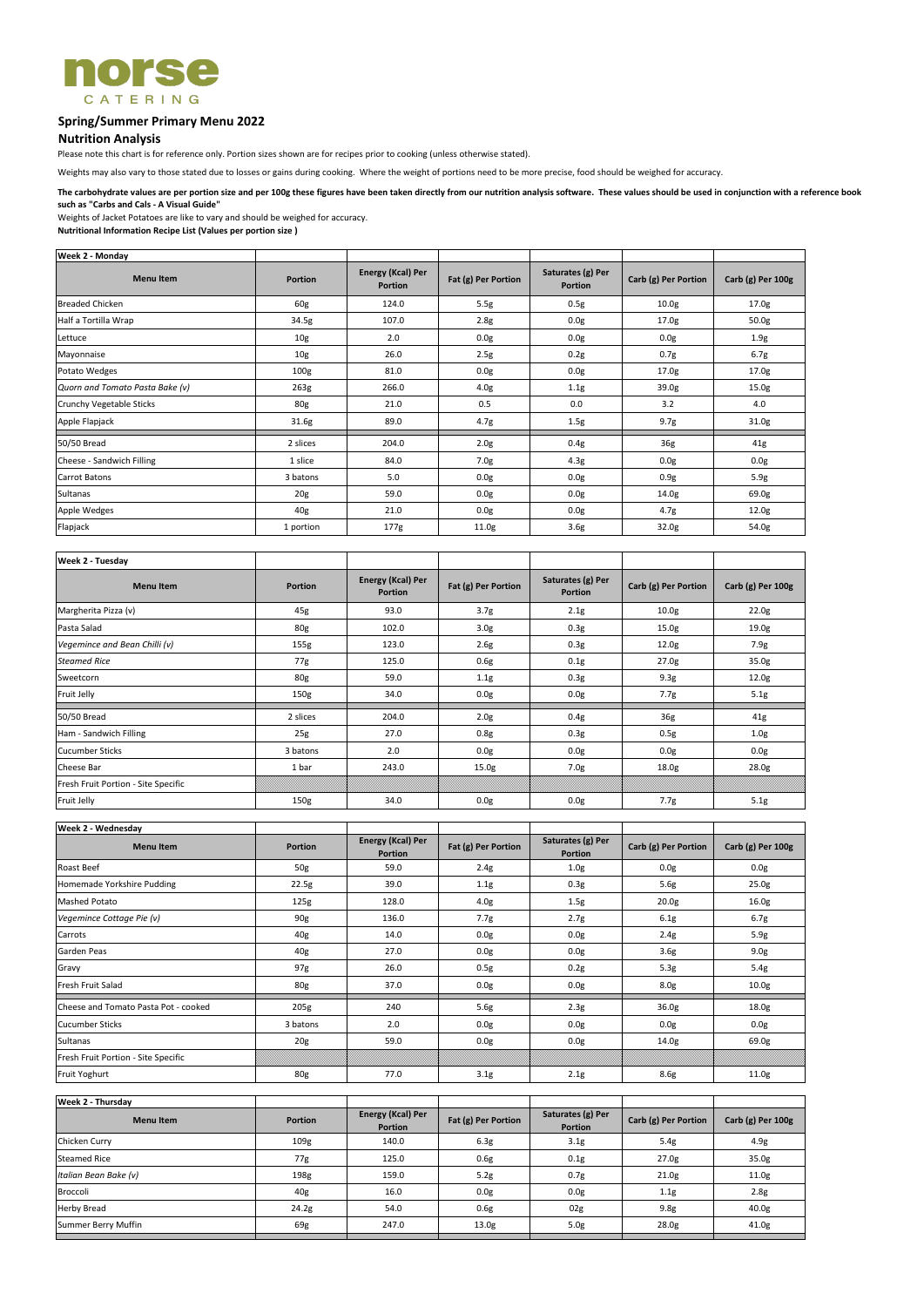| 50/50 Bread                       | 2 slices          | 204.0 | 2.0 <sub>g</sub>  | 0.4g             | 36g               | 41g               |
|-----------------------------------|-------------------|-------|-------------------|------------------|-------------------|-------------------|
| Egg Mayonnaise - Sandwich Filling | 29.0 <sub>g</sub> | 44.0  | 3.4g              | 0.7 <sub>g</sub> | 0.5g              | 1.2g              |
| Carrot Batons                     | 3 batons          | 5.0   | 0.0 <sub>g</sub>  | 0.0 <sub>g</sub> | 0.9g              | 5.9g              |
| Pizza Finger                      | $1/2$ slice       | 93.0  | 3.7 <sub>g</sub>  | 2.1 <sub>g</sub> | 10.0 <sub>g</sub> | 22.0 <sub>g</sub> |
| Orange Wedges                     | Half orange       | 34.0  | 0.0 <sub>g</sub>  | 0.0 <sub>g</sub> | 6.4g              | 8.0g              |
| Summer Berry Muffin               | 69g               | 247.0 | 13.0 <sub>g</sub> | 5.0 <sub>g</sub> | 28.0 <sub>g</sub> | 41.0 <sub>g</sub> |

| <b>Week 2 - Friday</b>               |                  |                                            |                     |                                     |                      |                   |
|--------------------------------------|------------------|--------------------------------------------|---------------------|-------------------------------------|----------------------|-------------------|
| <b>Menultem</b>                      | <b>Portion</b>   | <b>Energy (Kcal) Per</b><br><b>Portion</b> | Fat (g) Per Portion | Saturates (g) Per<br><b>Portion</b> | Carb (g) Per Portion | Carb (g) Per 100g |
| <b>Breaded Fish Fingers</b>          | 75g              | 156.0                                      | 6.5g                | 0.8g                                | 15.0 <sub>g</sub>    | 19.0 <sub>g</sub> |
| Cheese and Onion Pastry Pinwheel (v) | 144g             | 378.0                                      | 23.0 <sub>g</sub>   | 11.0g                               | 34.0g                | 23.0 <sub>g</sub> |
| Chips                                | 100 <sub>g</sub> | 124.0                                      | 3.0 <sub>g</sub>    | 0.4g                                | 21.0g                | 21.0g             |
| Garden Peas                          | 40g              | 27.0                                       | 0.0g                | 0.0g                                | 3.6g                 | 9.0g              |
| <b>Baked Beans</b>                   | 40g              | 36.0                                       | 0.0g                | 0.0 <sub>g</sub>                    | 6.1g                 | 15.0g             |
| Cocoa Shortbread                     | 31.1g            | 133.0                                      | 8.4g                | 3.1 <sub>g</sub>                    | 12.0 <sub>g</sub>    | 40.0g             |
| Melon Wedge                          | 60g              | 11.0                                       | 0.0g                | 0.0 <sub>g</sub>                    | 2.3g                 | 3.9g              |
| Roll                                 | 1 roll           | 189                                        | 1.7g                | 0.6g                                | 36.0g                | 44.0g             |
| Ham - Roll Filling                   | 25g              | 27.0                                       | 0.8g                | 0.3 <sub>g</sub>                    | 0.5g                 | 1.0 <sub>g</sub>  |
| <b>Cucumber Sticks</b>               | 3 batons         | 2.0                                        | 0.0g                | 0.0 <sub>g</sub>                    | 0.0g                 | 0.0g              |
| Sultanas                             | 20 <sub>g</sub>  | 59.0                                       | 0.0 <sub>g</sub>    | 0.0 <sub>g</sub>                    | 14.0 <sub>g</sub>    | 69.0g             |
| Melon Wedge                          | 60g              | 11.0                                       | 0.0g                | 0.0 <sub>g</sub>                    | 2.3g                 | 3.9g              |
| Cocoa Shortbread                     | 31.1g            | 133.0                                      | 8.4g                | 3.1g                                | 12.0 <sub>g</sub>    | 40.0g             |

**These values are correct at the time of publishing, however alterations can be made subject to product change and availibility. We advise the contents of these reports to be checked regularly.**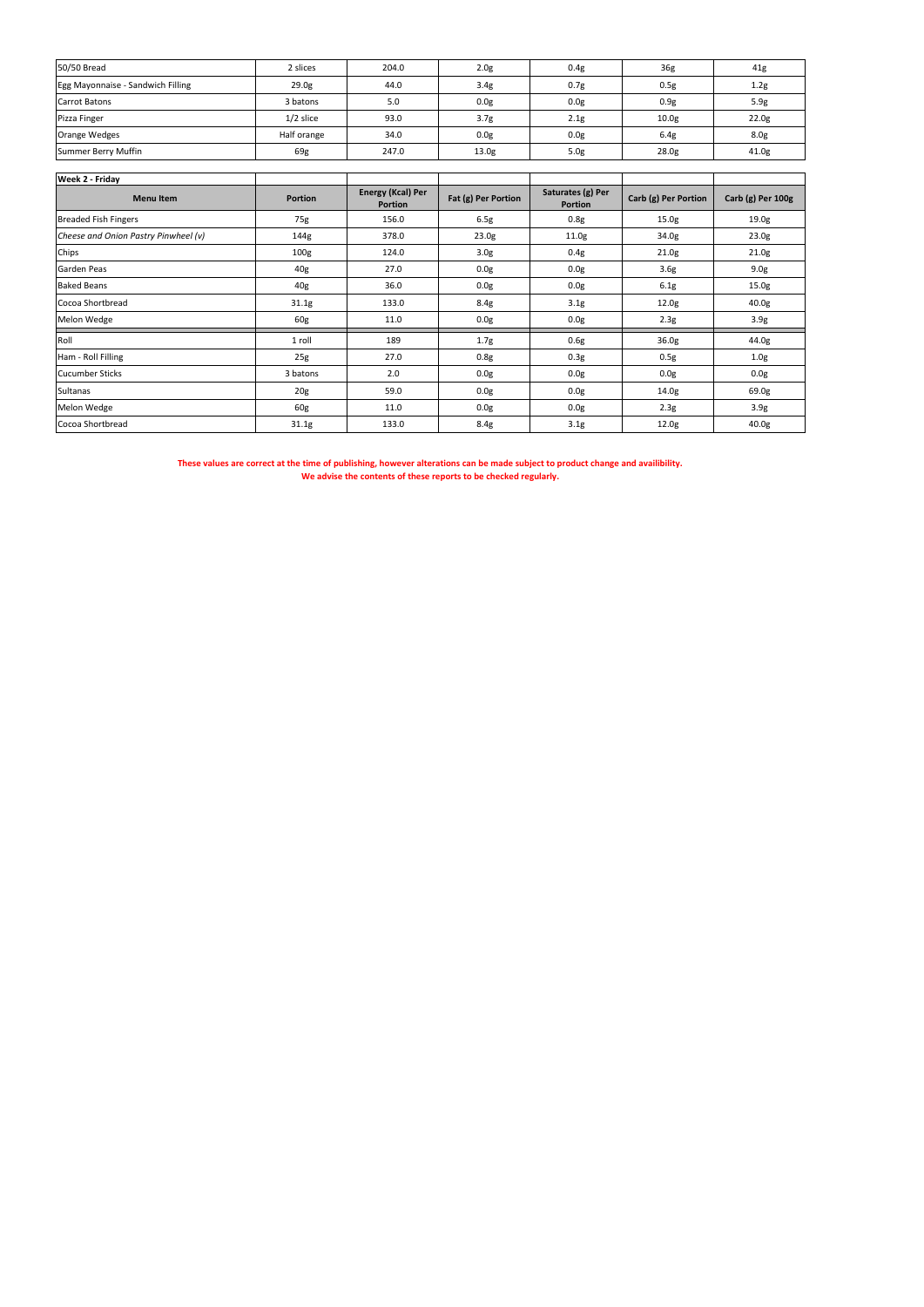

# **Spring/Summer Primary Menu 2022**

## **Nutrition Analysis**

Please note this chart is for reference only. Portion sizes shown are for recipes prior to cooking (unless otherwise stated).

Weights of Jacket Potatoes are like to vary and should be weighed for accuracy.

**Nutritional Information Recipe List (Values per portion size )**

| <b>Week 3 - Monday</b>              |                 |                                     |                     |                                     |                      |                   |
|-------------------------------------|-----------------|-------------------------------------|---------------------|-------------------------------------|----------------------|-------------------|
| <b>Menu Item</b>                    | <b>Portion</b>  | Energy (Kcal) Per<br><b>Portion</b> | Fat (g) Per Portion | Saturates (g) Per<br><b>Portion</b> | Carb (g) Per Portion | Carb (g) Per 100g |
| Sausages                            | 56g             | 123.0                               | 7.5g                | 2.8g                                | 7.3g                 | 13.0g             |
| Vegetarian Sausage (v)              | 59g             | 117.0                               | 5.9g                | 2.2g                                | 6.5g                 | 11.0g             |
| Hash Brown                          | 50g             | 88.0                                | 3.6g                | 0.4g                                | 13.0 <sub>g</sub>    | 26.0 <sub>g</sub> |
| Omlette                             | 58g             | 64.0                                | 4.0                 | 1.2                                 | 0.8                  | 1.3               |
| <b>Baked Beans</b>                  | 40g             | 36.0                                | 0.0g                | 0.0g                                | 6.1g                 | 15.0g             |
| Iced Lemon Cupcake                  | 56g             | 152.0                               | 7.3g                | 2.6g                                | 19.0g                | 35.0g             |
| 50/50 Bread                         | 2 slices        | 204.0                               | 2.0 <sub>g</sub>    | 0.4g                                | 36g                  | 41g               |
| Cheese - Sandwich Filling           | 1 slice         | 84.0                                | 7.0g                | 4.3g                                | 0.0g                 | 0.0 <sub>g</sub>  |
| <b>Carrot Batons</b>                | 3 batons        | 5.0                                 | 0.0g                | 0.0g                                | 0.9g                 | 5.9g              |
| Sultanas                            | 20 <sub>g</sub> | 59.0                                | 0.0g                | 0.0g                                | 14.0g                | 69.0g             |
| Fresh Fruit Portion - Site Specific |                 |                                     |                     |                                     |                      |                   |
| Iced Lemon Cupcake                  | 56g             | 152.0                               | 7.3g                | 2.6g                                | 19.0 <sub>g</sub>    | 35.0g             |

| Week 3 - Tuesday                     |                 |                                            |                     |                                     |                      |                   |
|--------------------------------------|-----------------|--------------------------------------------|---------------------|-------------------------------------|----------------------|-------------------|
| <b>Menu Item</b>                     | <b>Portion</b>  | <b>Energy (Kcal) Per</b><br><b>Portion</b> | Fat (g) Per Portion | Saturates (g) Per<br><b>Portion</b> | Carb (g) Per Portion | Carb (g) Per 100g |
| Mac'n'Cheese                         | 258g            | 601.0                                      | 32g                 | 18 <sub>g</sub>                     | 52g                  | 20 <sub>g</sub>   |
| <b>BBQ Quorn (v)</b>                 | 79g             | 80.0                                       | 0.8g                | 0.3g                                | 6.2g                 | 7.9g              |
| Half a Tortlla Wrap                  | 34.5g           | 107.0                                      | 2.8g                | 0.0g                                | 17.0 <sub>g</sub>    | 50.0g             |
| Potato Wedges                        | 100g            | 81.0                                       | 0.0g                | 0.0g                                | 17.0g                | 17.0g             |
| <b>Mixed Vegetables</b>              | 80g             | 42.0                                       | 0.5g                | 0.1g                                | 6.0g                 | 7.6g              |
| Fresh Fruit Salad                    | 80g             | 37                                         | 0.0g                | 0.0g                                | 8.0 <sub>g</sub>     | 10.0g             |
| 50/50 Bread                          | 2 slices        | 204.0                                      | 2.0 <sub>g</sub>    | 0.4g                                | 36g                  | 41g               |
| Ham - Sandwich Filling               | 25g             | 27.0                                       | 0.8g                | 0.3g                                | 0.5g                 | 1.0 <sub>g</sub>  |
| <b>Cucumber Sticks</b>               | 3 batons        | 2.0                                        | 0.0g                | 0.0g                                | 0.0g                 | 0.0g              |
| Pizza Finger                         | $1/2$ slice     | 93.0                                       | 3.7 <sub>g</sub>    | 2.1g                                | 10.0 <sub>g</sub>    | 22.0g             |
| Fresh Fruit Portion - Site Specific  |                 |                                            |                     |                                     |                      |                   |
| Fruit Yoghurt                        | 80g             | 77.0                                       | 3.1g                | 2.1g                                | 8.6g                 | 11.0g             |
| Week 3 - Wednesday                   |                 |                                            |                     |                                     |                      |                   |
| <b>Menu Item</b>                     | <b>Portion</b>  | <b>Energy (Kcal) Per</b><br><b>Portion</b> | Fat (g) Per Portion | Saturates (g) Per<br><b>Portion</b> | Carb (g) Per Portion | Carb (g) Per 100g |
| Roast Chicken                        | 60g             | 64.0                                       | 0.7 <sub>g</sub>    | 0.2g                                | 0.0 <sub>g</sub>     | 0.0 <sub>g</sub>  |
| Stuffing                             | 40.0g           | 32.0                                       | 0.5g                | 0.0g                                | 6.3g                 | 16.0g             |
| Vegetarian Roast                     | 132g            | 272.0                                      | 11g                 | 5.2g                                | 30 <sub>g</sub>      | 23g               |
| <b>Mashed Potato</b>                 | 125g            | 128.0                                      | 4.0 <sub>g</sub>    | 1.5 <sub>g</sub>                    | 20.0 <sub>g</sub>    | 16.0g             |
| <b>Spring Greens</b>                 | 40g             | 17.0                                       | 0.5g                | 0.0g                                | 1.2g                 | 3.1 <sub>g</sub>  |
| Carrots                              | 40g             | 14.0                                       | 0.0g                | 0.0g                                | 2.4g                 | 5.9g              |
| Gravy                                | 97g             | 26.0                                       | 0.5g                | 0.2g                                | 5.3g                 | 5.4g              |
| Marble Cake                          | 43g             | 164.0                                      | 8.8g                | 3.2g                                | 18.0g                | 43.0g             |
| Cheese and Tomato Pasta Pot - cooked | 205g            | 240                                        | 5.6g                | 2.3g                                | 36.0g                | 18.0g             |
| <b>Cucumber Sticks</b>               | 3 batons        | 2.0                                        | 0.0 <sub>g</sub>    | 0.0 <sub>g</sub>                    | 0.0 <sub>g</sub>     | 0.0g              |
| Sultanas                             | 20 <sub>g</sub> | 59                                         | 0.0 <sub>g</sub>    | 0.0 <sub>g</sub>                    | 14.0g                | 69.0g             |
| Apple Wedges                         | 40.0g           | 21.0                                       | 0.0g                | 0.0g                                | 4.7g                 | 12.0g             |
| Marble Cake                          | $43g$           | 164.0                                      | 8.8g                | 3.2g                                | 18.0g                | 43.0g             |

| Week 3 - Thursday                   |                   |                                     |                     |                                     |                      |                   |
|-------------------------------------|-------------------|-------------------------------------|---------------------|-------------------------------------|----------------------|-------------------|
| <b>Menu Item</b>                    | <b>Portion</b>    | Energy (Kcal) Per<br><b>Portion</b> | Fat (g) Per Portion | Saturates (g) Per<br><b>Portion</b> | Carb (g) Per Portion | Carb (g) Per 100g |
| Margherita Pizza (v)                | 45g               | 93.0                                | 3.7 <sub>g</sub>    | 2.1g                                | 10.0 <sub>g</sub>    | 22.0 <sub>g</sub> |
| Vegetarian Enchilada (v)            | 155g              | 210.0                               | 5.5g                | 1.6g                                | 25.0g                | 16.0 <sub>g</sub> |
| Sunshine Couscous                   | 149g              | 113.0                               | 3.4g                | 0.3 <sub>g</sub>                    | 17.0g                | 11.0g             |
| <b>Mixed Salad</b>                  | 50g               | 17.0                                | 0.5g                | 0.0 <sub>g</sub>                    | 2.7g                 | 5.3g              |
| Fruit Smoothie Ice Cream            | 80g               | 66.0                                | 0.0 <sub>g</sub>    | 0.0 <sub>g</sub>                    | 15.0 <sub>g</sub>    | 19.0 <sub>g</sub> |
|                                     |                   |                                     |                     |                                     |                      |                   |
| 50/50 Bread                         | 2 slices          | 204.0                               | 2.0 <sub>g</sub>    | 0.4g                                | 36g                  | 41g               |
| Egg Mayonnaise - Sandwich Filling   | 29.0 <sub>g</sub> | 44.0                                | 3.4g                | 0.7 <sub>g</sub>                    | 0.5g                 | 1.2g              |
| <b>Carrot Batons</b>                | 3 batons          | 5.0                                 | 0.0 <sub>g</sub>    | 0.0 <sub>g</sub>                    | 0.9 <sub>g</sub>     | 5.9g              |
| Cheese Bar                          | 1 bar             | 243.0                               | 15.0 <sub>g</sub>   | 7.0 <sub>g</sub>                    | 18.0 <sub>g</sub>    | 28.0 <sub>g</sub> |
| Fresh Fruit Portion - Site Specific |                   |                                     |                     |                                     |                      |                   |
| Fruit Smoothie Ice Cream            | 80 <sub>g</sub>   | 66.0                                | 0.0 <sub>g</sub>    | 0.0g                                | 15.0 <sub>g</sub>    | 19.0 <sub>g</sub> |
|                                     |                   |                                     |                     |                                     |                      |                   |

Weights may also vary to those stated due to losses or gains during cooking. Where the weight of portions need to be more precise, food should be weighed for accuracy.

**The carbohydrate values are per portion size and per 100g these figures have been taken directly from our nutrition analysis software. These values should be used in conjunction with a reference book such as "Carbs and Cals - A Visual Guide"**